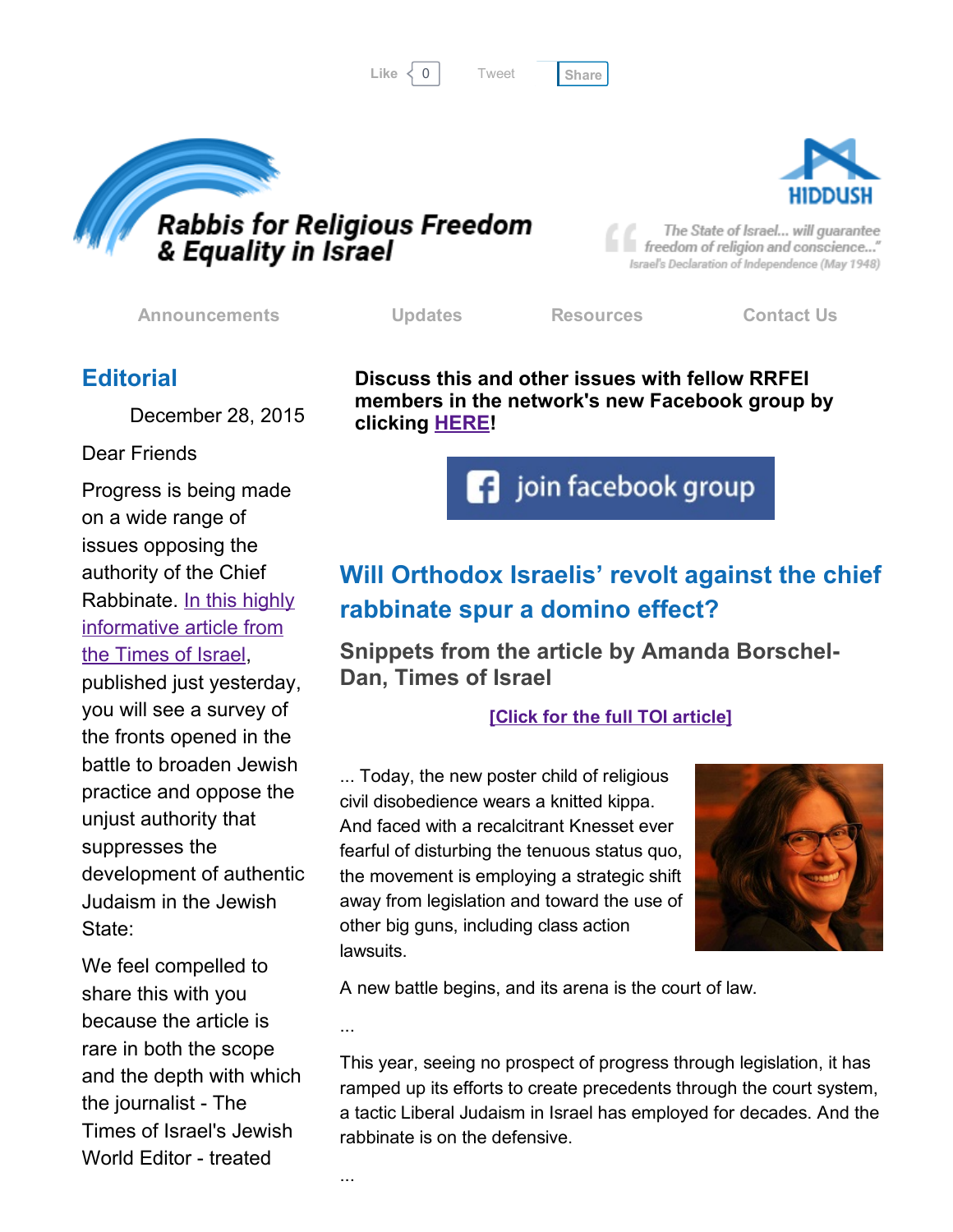this critical subject. What it conveys is one of the most important shifts in recent years in the battle over religion and state in Israel. Namely: the growing number of Modern Orthodox rabbis and intellectuals who feel that the time has come to move away from the Israeli monopolistic Chief Rabbinate model. This dramatic change may, we believe, significantly increases our opportunities to effect change.

...

...

Among the new voices coming from Modern Orthodoxy that challenge the existing configuration of religion and state in Israel, we find different schools of thought. Some have come to realize that it's time for religious freedom for all, as religious coercion is wrong in principle, antithetical to Jewish growth, and ultimately denies the Modern Orthodox their rightful recognition too. We are glad to see some in this camp joining the ranks of RRFEI. Others still subscribe to the view that if only a more inclusive and lenient

[One particular] petition, which was brought by Itim alongside other organizations, is interesting in that there are two landmark issues at stake: The first asks whether those without the legal status of residents of Israel may convert in Israel and subsequently petition for citizenship. Currently, under the Law of Return, they cannot gain citizenship.

The second matter under discussion is whether Orthodox conversions in Israel that are completed through independent conversion courts outside of the state's Conversion Authority should be recognized by the Interior Ministry. (After a Supreme Court decision in 2002, Reform and Conservative conversions in Israel are recognized by the state, although the converts are not viewed as Jewish by the chief rabbinate so they cannot legally marry, etc.)

It is this second issue, of domestic halachic conversion courts outside the rabbinate, that quickly became relevant in late summer with the establishment of the independent Orthodox-run Giyur Kahalacha.

According to the 2015 Israel Religion and State Index conducted by Israeli NGOHiddush: For Religious Freedom and Equality, some 64% of Israelis support the recognition of all forms of religious conversion, including Reform and Conservative. Among secular Jews, the majority of Israel's Jewish population, 90% support recognizing all forms of religious conversion (53% would also recognize secular conversion). Interestingly, among immigrants, the support was less, at 82%.

However, the Giyur Kahalacha initiative is, as Farber puts it, "the first frontal challenge to the rabbinate on conversion from the Orthodox community."

"We Israelis understand that the American model of separation of church and state is not relevant to a Jewish state. But we see no reason why religious bodies should be part of the legislative or judicial branches… It's fine if the government chooses to support religious bodies, but it should support all streams and communities."

Kariv and others believe that if the critical grassroots mass of those seeking independent avenues for marriage, conversion and kashrut continues, increased official recognition and government support for all streams of Judaism is inevitable.

Taking it one step further, in August, Dr. Shuki Friedman from the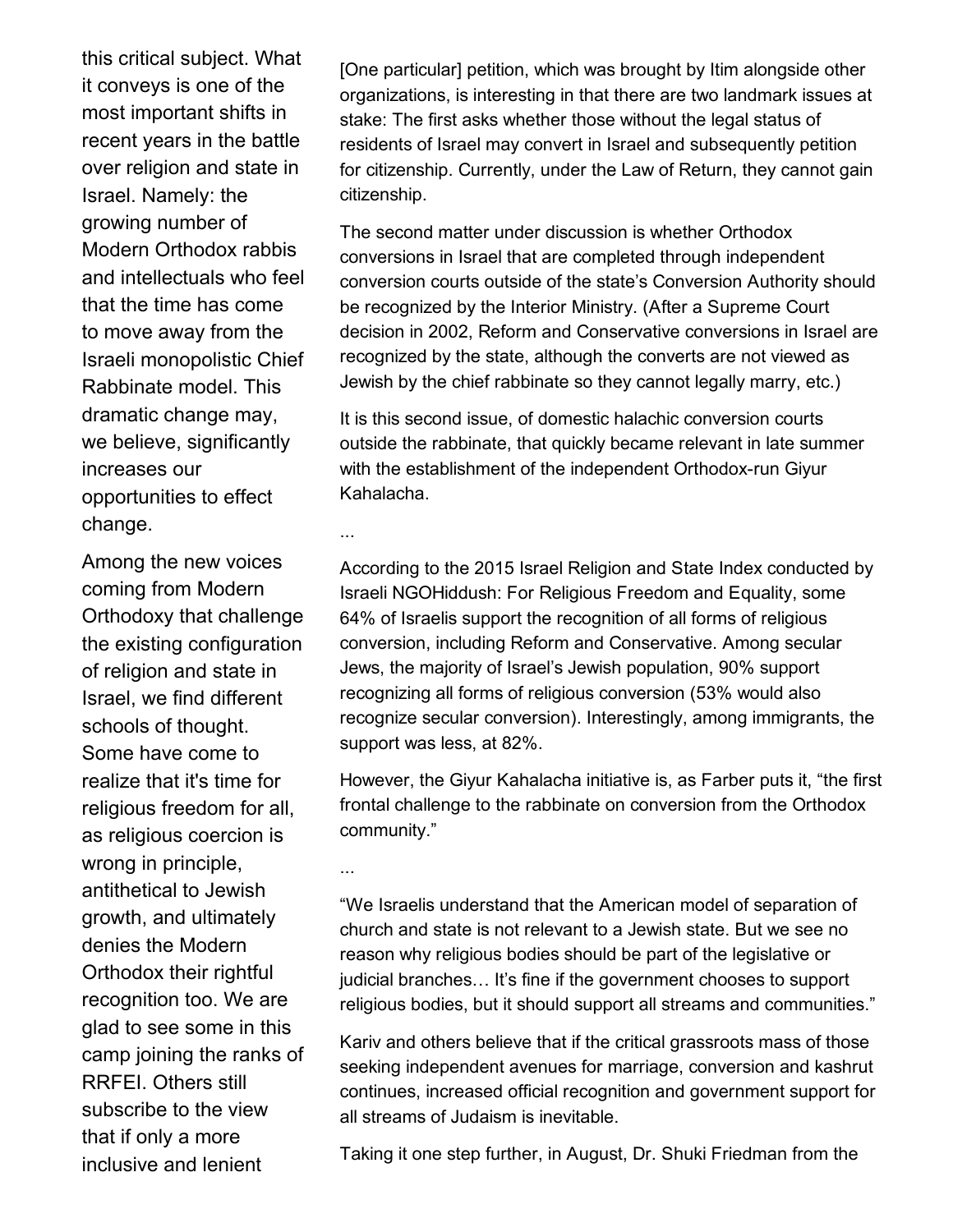Orthodox position were to be allowed in Israel, without recognizing any non-Orthodox alternatives, all would be well and good. While we don't agree with them, we are nevertheless committed to support their call for recognition.

### [Click: TOI [article\]](http://www.timesofisrael.com/will-orthodox-israelis-revolt-against-the-chief-rabbinate-spur-a-domino-effect/)

In addition, we have the privilege of hearing directly from the founder of *[Hashgacha](http://www.kashrut.org.il/) Pratit,* an independent supervisor of *kashrut,* Rabbi Aaron Leibowitz, regarding his approach to providing kosher food without the religious coercion of the highly politicized Chief Rabbinate.

# [Click: *[Hashgacha](http://www.kashrut.org.il/) Pratit*]

If you would like to join me in producing and editing this newsletter to keep our members informed, please contact me at:

[organizers@RRFEI.org.](mailto:organizers@rrfei.org)

B'yedidut,

Mark

[facebook](https://www.facebook.com/groups/132239560451232/) [email](mailto:organizers@rrfei.org)

Israel Democracy Institute wrote in an op-ed published in Haaretz that "the trend towards privatization of religious services heralds not only the death of the rabbinate  $-$  it creates a de-facto separation between religion and the state. The less relevant the rabbinate and the official and established religious services it provides, the more significant the separation between religion and the state. And if that is the actual situation, in the end the legislators will have no choice but to recognize it by means of legislation as well."

# Hashgacha Pratit: An alternative Kosher Supervision model

# By founder Rabbi Aaron Leibowitz

[Learn more at *[www.kashrut.org.il](http://www.kashrut.org.il/)*]

"Hashgacha Pratit" is an alternative Kosher Supervision model for restaurants and businesses. Based on Jewish law, mutual trust and cooperation, the project seeks to put the responsibility for kashrut in the hands of the restaurants and the local community. I established "Hashgacha Pratit" as Head of the "Sulam Yaakov" Talmudic



academy in Nachlaot, and a member of the Jerusalem city-council for the Yerushalmim party. We are initiating a new dialogue about the role of religion in city life which is breaking the existing molds and creating unified communal spaces for the diverse spectrum of the Jerusalem population.

#### What is the problem?

The law in Israel gives an exclusive mandate on kosher food supervision to the Israeli Chief Rabbinate. This monopoly has created poor service, poor standards and many cases of corruption. It also prevents more liberal groups from providing alternative types of supervision for their communities.

### The solution.

Since March 2013 Hashgacha Pratit has been using a loophole in the law to pioneer a community based supervision. The law prohibits the use of the word 'Kosher' without governmental authority, while this project uses the alternative terms 'the Jewish law as it pertains to food and its preparation'. The State Attorney is on the record stating this is completely legal. To date the project has more than thirty locations in Jerusalem, Tel Aviv, Hertzeliah, and Zichron Yaakov.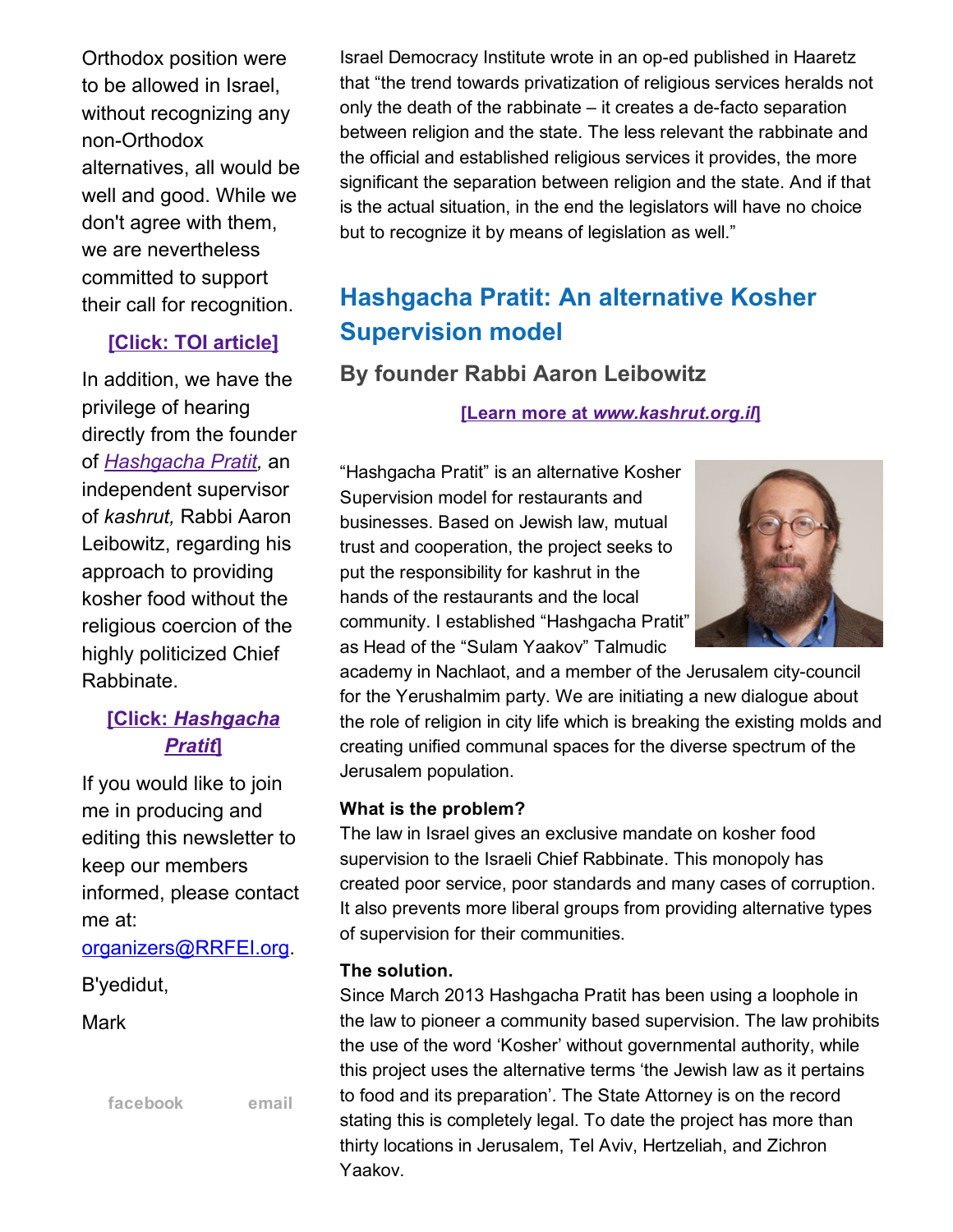# **Resources**

- Chief Rabbi Lau attacks Bennett over [pluralism](http://rrfei.org/resources/chief-rabbi-lau-slams-minister-bennett-winter-2015/)
- J-REC / AJC [Mission](http://rrfei.org/resources/ajc-j-rec-mission-to-israel-winter-2015/) to Israel
- Giyur [K'halacha](http://rrfei.org/resources/giyur-khalacha-summer-2015/)
- Acts of [violence](http://rrfei.org/resources/acts-of-violence-summer-2015/)
- Kashrut [regulations](http://rrfei.org/resources/kashrut-regulations-for-hotels-spring-2015/) for hotels and event halls

# Contact us

email: [organizers@rrfei.org](mailto:organizers@rrfei.org) Phone (US): 646-334-5636 Phone (Isr): 054-779-1179

# Not yet a member?

Please [register](http://rrfei.org/about/registration/) here »

# What is the community model?

The community model is built on the covenant of trust which is signed between the business and the community, in which the business declares that it sees the faith that the community gives it as a 'socially sacred value' which will not be broken or abused. The business commits itself to viewing the organization as the representatives of the community of customers, and pledge to cooperate with them in maintaining the restaurant's kosher status.

### How can we rely on the business owner?

There are three potential halachic issues with regard to relying on the business owners: Are they sufficiently familiar with the laws? Is the reliability of the kosher status as important to the business owner as it is to the Kosher customer? Does the owner's financial involvement create a conflict of interest that calls into question his/her trustworthiness and objectivity? Therefore a 'Trustee' who is a trained and paid employee of the project, is present in every business for at least an hour and a half a week, at varying hours. This adds an objective, professional element and provides a solution to these halachic issues, similar to a standard mashgiach (Kosher Supervisor).

## How is the "kashrut representative" different from an ordinary mashgiach?

Even though the kashrut representatives do fulfill the role of "mashgiach," the relationship between them and the business owners is built on trust and not authority. We enlist the will of the business owners to uphold the "covenant of trust" which they have signed, and as such provide a better response to the times when the "kashrut representative" is not present.

### Is a Kashrut certificate provided to the restaurant?

The signed "covenant of trust" is displayed in the business. In addition, there is on site documentation which is available to the public detailing the standards of kashrut and the processes in place to ensure compliance.

### What is next?

The project goal is to grow to two more regions and to over one hundred locations in 2016. There is also significant work in the public education and opinion arena. There is also significant political lobbying to prevent the ultra-orthodox attempts to make the prohibitions broader and place the project outside the law.

Rabbis for Religious Freedom and Equality in Israel represents a broad spectrum of Jewish belief and practice, and champions the values of religious freedom and equality fundamental to World Jewry, in partnership with Hiddush for the realization of these principles in Israel and the Diaspora.